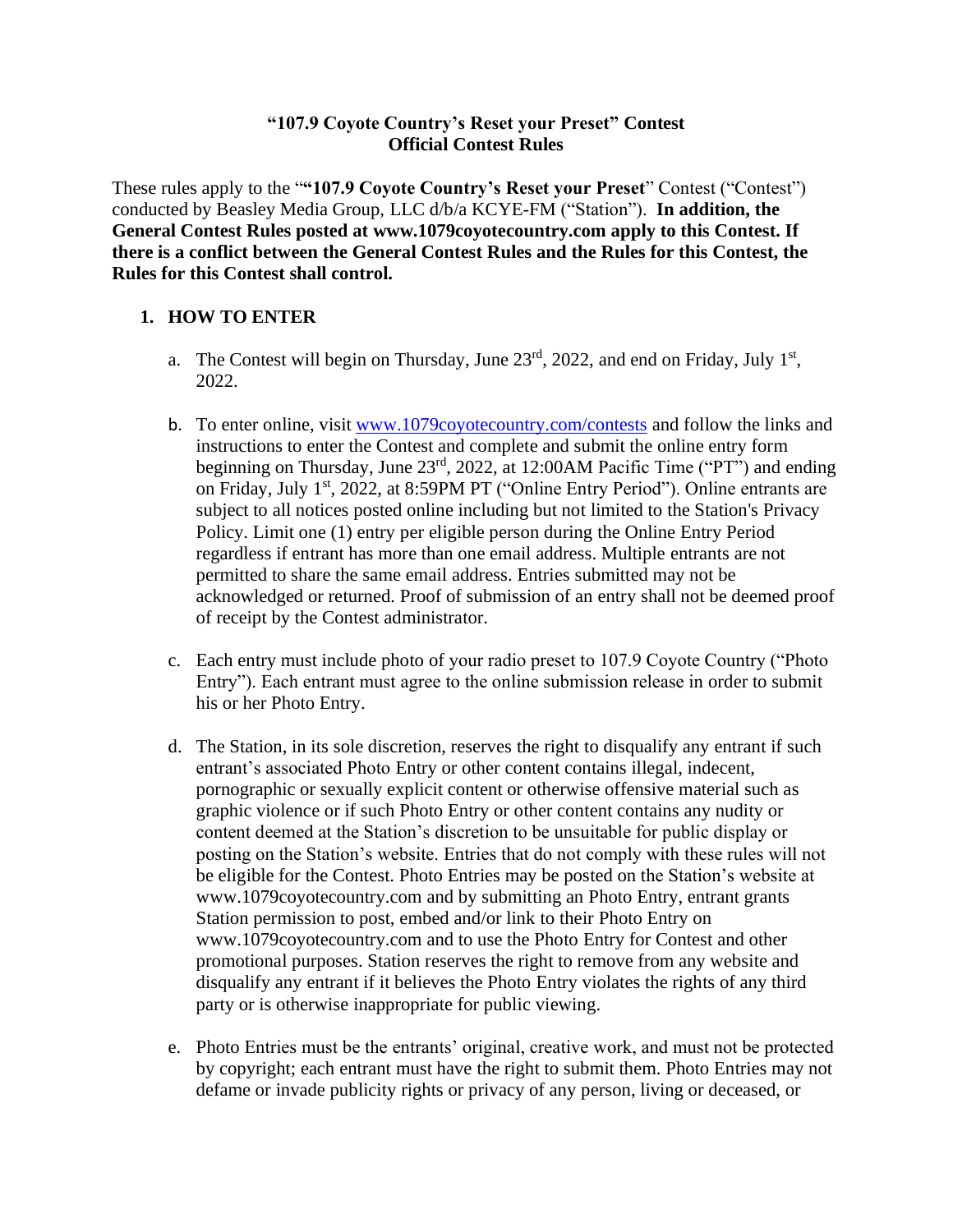otherwise infringe upon any person's personal or proprietary rights including but not limited to copyrights or trademarks. Station, in its sole discretion, reserves the right to disqualify any entry if such entry's associated Photo Submission, or other content contains illegal, indecent, pornographic, sexually explicit content or otherwise offensive material such as aberrational behavior, graphic violence or drug abuse, or if such Photo Entry or other content contains any material whose content is deemed, at the sole discretion of the Station, to be unsuitable for public display or posting on the Station's website. The Station's determinations with respect to all such matters shall be made in its sole discretion and shall be final. Photos that do not comply with these rules will not be eligible for the Contest. By submitting a Photo Entry, all entrants agree that they have permission to post the Photo and grant Station permission to use their Photos for any purpose including without limitation being posted on www.1027coyotecountry.com or Station social media accounts.

f. There will be up to a total of one (1) winner selected in this Contest.

# **2. ELIGIBILITY RESTRICTIONS**

a. This Contest is open to all Station listeners who are 18 years of age or older as of the date of entry into the Contest, who are legal US residents and reside Clark County, Nye County, or Lincoln County, NV; except where prohibited by law. Winners must possess a valid, government-issued ID and show proof of residency to verify eligibility.

# **3. PRIZES**

a. Up to one (1) Prize will be awarded. The Prize consists of a thousand dollars (\$1,000) awarded in the form of a company check issued in the name of a winner and ten (10) tickets to George Strait on December 3rd, 2022, at T-Mobile Arena, Las Vegas, NV. Approximate Retail Value ("ARV") of the Prize is \$2,040.

No check will be awarded, processed or mailed until winner has claimed the prize at the Station, presented all required documentation, and signed all required releases and tax forms. Checks will then be issued within approximately eight (8) weeks following confirmation of eligibility and completion of all requisite releases and IRS forms.

The winner will be solely responsible for all taxes and all other fees and expenses not specified herein associated with the receipt and use of the prize(s). The prize(s) is awarded as is. Tickets valid only on the date(s) printed on the tickets. Tickets are not refundable or transferable, and may not be substituted or exchanged for cash or credit at any time, nor will tickets be replaced if lost or stolen. Tickets may not be sold to a third party. If a prize-related event is unable to take place as scheduled, for reasons such as cancellation, preemption, postponement or unavailability, including for weather, or for any reason beyond control of the Station and/or prize provider, their sole responsibility to the winner(s) will be to award the remaining available elements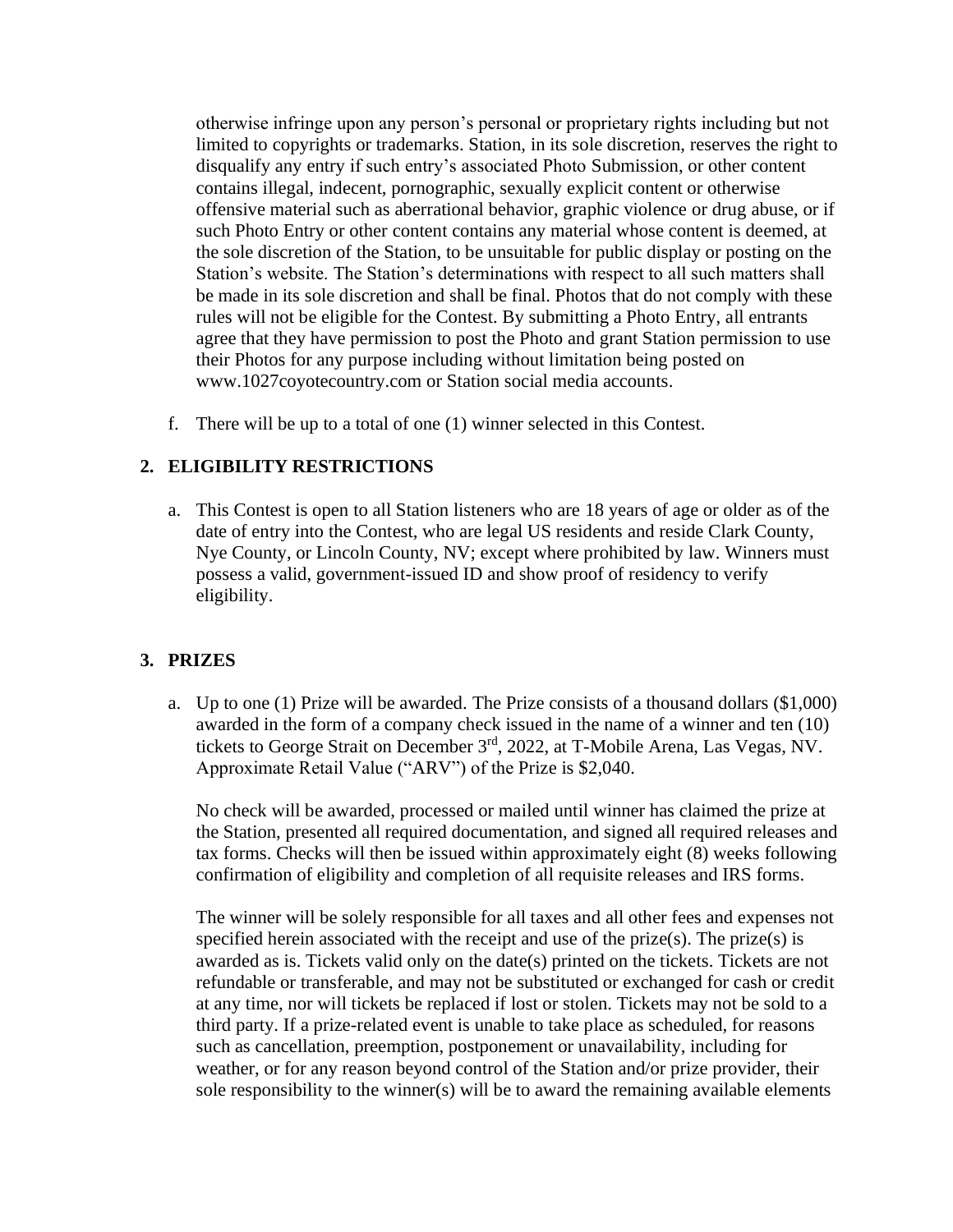of the prize(s) and no substitution or compensation will be provided for the unawarded element(s) of the prize(s). The Station and/or venue, in their sole discretion, reserve the right to deny entry to or to remove the winner(s) and/or guest(s) if either engages in disruptive behavior, does not follow Station and/or venue policy regarding COVID-19 guidelines, or in a manner with intent to annoy, abuse, threaten or harass any other person at the prize-related event. Winner understands that there are inherent risks involved in attending the prize-related event.

b. Prizes or prize certificates must be claimed at the office of the Station located at 2920 S. Durango Drive, Las Vegas, NV 89117, Monday-Friday, during regular business hours. Prize or prize certificate must be claimed within thirty (30) days of winning. Failure to claim Prize by the specified time will result in forfeiture of the prize. It is the winner's sole responsibility to claim the Prize or prize certificate within the timeline provided in these Official Rules. In the event that a prize or prize certificate is mailed to the winner, it will be with the prior written consent of the winner and therefore, winner assumes the risk of its arrival. The Station is not responsible for the safe arrival of a prize or prize certificate.

# **4. SELECTION OF WINNERS**

a. Up to one (1) Prize winner will be selected at approximately 8:40AM PT on Tuesday, July 5, 2022 in a Station-conducted random drawing from all eligible online entries received during the Online Entry Period. Potential Prize winner will be notified by phone and/or email promptly following the random drawing.

# **Photos will not be judged for the purpose of selecting a winner.**

- b. Odds of winning depend on the number of eligible online entries received during the Online Entry Period.
- c. Entrants need not listen to the Station or be present to win.
- d. Winner must confirm acceptance of prize within  $\frac{\text{thirty}}{20}$  days of winning, or risk disqualification and selection of an alternate winner (time permitting) in a random drawing of all remaining eligible entries.
- e. Decisions of Station management with respect to the Contest are final.

# **5. CONDITIONS**

- a. The Station reserves the right to end any contest or amend these rules upon announcement on air and by publication at www.1079coyotecountry.com.
- b. For website contests: By use of the Station's website and by entering this Contest,